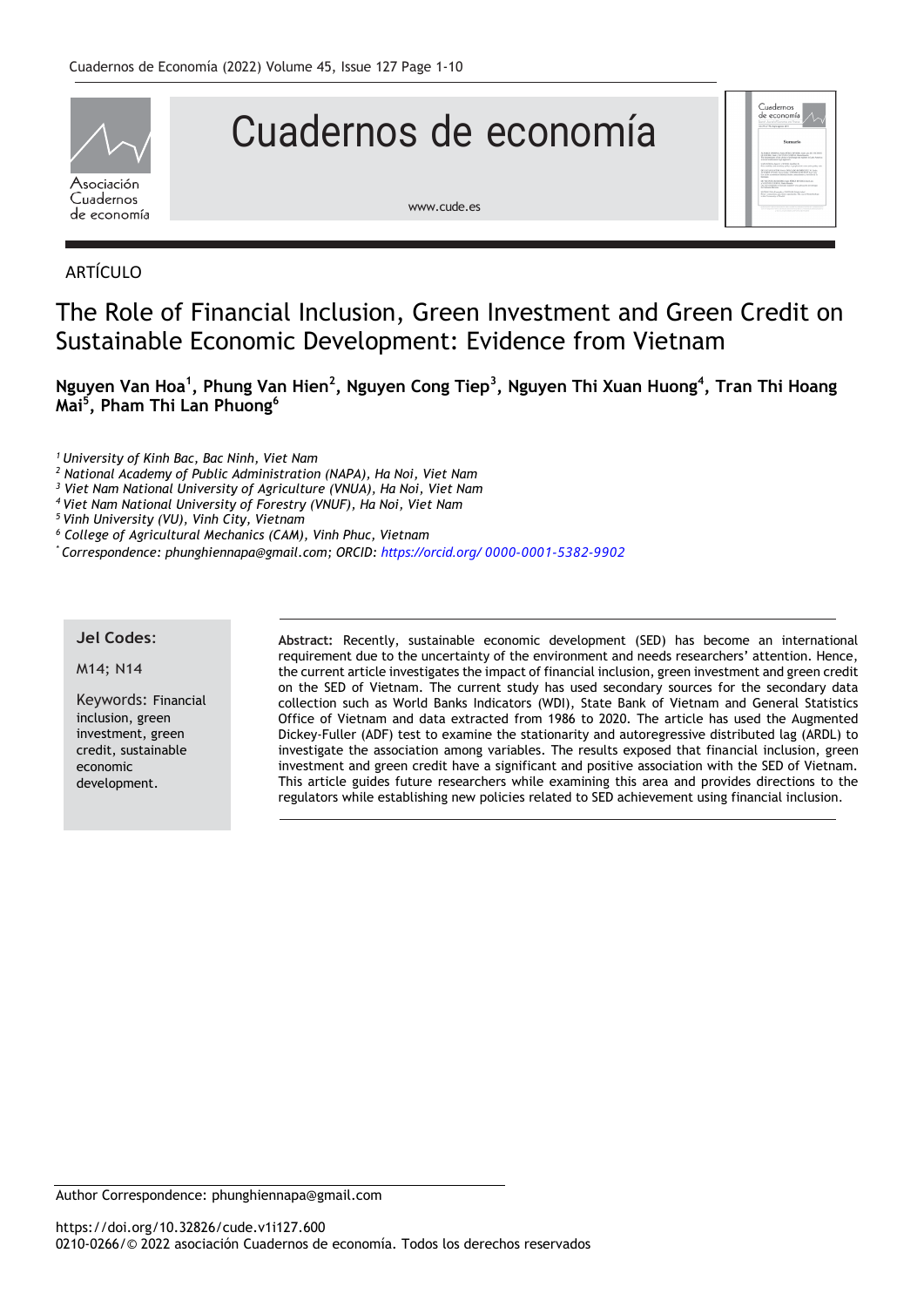#### **1. Introduction**

There is consistent competition among the countries in the international market. The countries compete against one another in terms of their economic development. In serious competition, the countries need higher sustainability in the economic development to stay in the international market and to compete against the rival countries successfully (Chien, Hsu, Zhang, Vu, & Nawaz, 2021; Cvijanović, Ignjatijević, Vapa Tankosić, & Cvijanović, 2020). Sustainable economic development is the performance of the country in terms of financial resources or productivity attained when there is no interruption in the value of financial resources or the average rate of productivity. When a country has successfully achieved superior economic performance, it is necessary for the county to keep it sustainable for sustaining its position in the market. Because of the significance of sustainable economic development for the country's survival on the globe and standing erect before the competitors in the international market, many scholars have paid attention to this subject (R. E. A. Khan, Nawaz, & Hussain, 2011; Kutan, Paramati, Ummalla, & Zakari, 2018).

Sustainable economic development refers to the progress which takes place without harming the environmental quality and social well-being, and economic development of the country in the present, without any compromise on the requirements, needs, and well-being of future generations. Environmental and social relations are considered significant as capital which is impossible to be replaced (Arif et al., 2020). Physical capital, human capital, and natural capital are required to be preserved for sustainable economic development. Sustainable development is defined by the United Nations Conference on Environment and Development (UNCED) as "development which fulfils the requirements of the present generation without jeopardizing future generations' ability to satisfy their own needs." H. P. Le and Bao (2020) states that the financial sector, with its policies and practices, plays a vital role in placing the country on the way to sustainable economic development. The financial institutions' policies regarding financial inclusion (the fair and equitable availability of useful, timely, and affordable financial services like deposits and loans to the individuals and businesses in all areas), green investment (the spending of money on performing ecological friendly practices), and green credit (the issuance of credits to a borrower with the expectation of spending money for ecological friendly purposes) serve all the perspectives of sustainable development (Vo & Zaman, 2020; Xiang et al., 2021).

The present study examines the financial inclusion, green investment, and green credit along with FDI on sustainable economic development in Vietnam. Vietnam is a developing country with a lower-middle-income economy. This economy is considered a socialist-oriented market. It has the  $37<sup>th</sup>$  rank among the largest economies across the world on account of its gross domestic product (GDP), which purchasing par parity places it at 23rd place in 2021. The GDP for the country is \$369.5 billion in 2021 (Hao, Shah, Nawaz, Nawazc, & Noman, 2020; Nguyen & Vo, 2021). The economy of Vietnam has three sectors like Agriculture, Industry, and Service. In Vietnam, the economic growth can be taken as fairly equitable and inclusive when it is compared to the other developing countries. According to WEF, the Inclusive Development Index put the Vietnam economy among the countries which have been doing their best and exceeding in the ranking of the most inclusive countries over the world (Jianjun et al., 2021; T.-L. Le, Huynh, & Quintela-Alonso, 2021). In the Vietnam economy, the role of women participants is quite evident. The women labor-force participation in the economy is ten per cent of that of men, which shows a much smaller gap as compared to other economies as per Word Bank, and the households led by women

do not present conditions poorer than men-led households in 2015 (Chien, Kamran, et al., 2021; Tong, Huynh, & Khong, 2021). The GDP growth of the Vietnam is given in Figure 1.

#### Vietnam GDP growth



#### Figure 1: GDP Growth of Vietnam

The Vietnam government is active in reviewing the policies and making adjustments, as is revealed by the Development Strategy Action Plan 2011–2020, which aimed to develop suitable mechanisms for making equitable growth over the country, creating success opportunities for all regions equally, and developing cooperation among the regions, and amplify the advantages of development (Chien, Pantamee, et al., 2021; Ngo, Nguyen, Duong, & Ly, 2021). By 2017, under the guidance of the United Nations, Vietnam officials have started the fundamental work on the achievement of sustainable development by developing the "One Strategic Plan", with the integration of the Sustainable Development Goals with the Socio-Economic Development Plan (2016-2020) and Socio-Economic Development Strategy (2011-2020) (Chien, Sadiq, Kamran, et al., 2021; Huy, 2021; W. Li et al., 2021). The "One Strategic Plan" serves as a guideline to the government officials to execute the SDGs in the most efficient ways, with the focus on the areas of significance, like the investment in humans, prosperity and partnership, resilience of climate and environmental sustainability, and justice and inclusive governance. A National Action Plan has also been developed by Vietnam to reform the growth policies and update them to adapt to the SDGs interests. The ministries, local governments, and the stakeholders have given their suggestions and formed a framework in this regard (Chien, Sadiq, Nawaz, et al., 2021; Hang & Huy, 2021).

The major portion of the economy of Vietnam is covered by the industrial sector, which requires the use of a large number of energy resources, logistics, and other technologies or technological procedures which collectively cause pollution and affect the environment & social well-being of the stakeholders. Though some initiatives have been taken for sustainable development, still the situation is difficult and needs more attention. Our study focuses on sustainable economic development and aims to examine the impacts of financial inclusion, green investment, and green credit along with FDI on sustainable economic development. The present study has a lot of contributions to the literature. 1) The scope of the study is broader in the sense that it does not simply address the economic development of a country, but it talks of sustainable economic development, which covers the social progress, environmental performance, and financial performance of the country. 2) In the past studies, mostly financial inclusion has been discussed apart from green investment and green credit,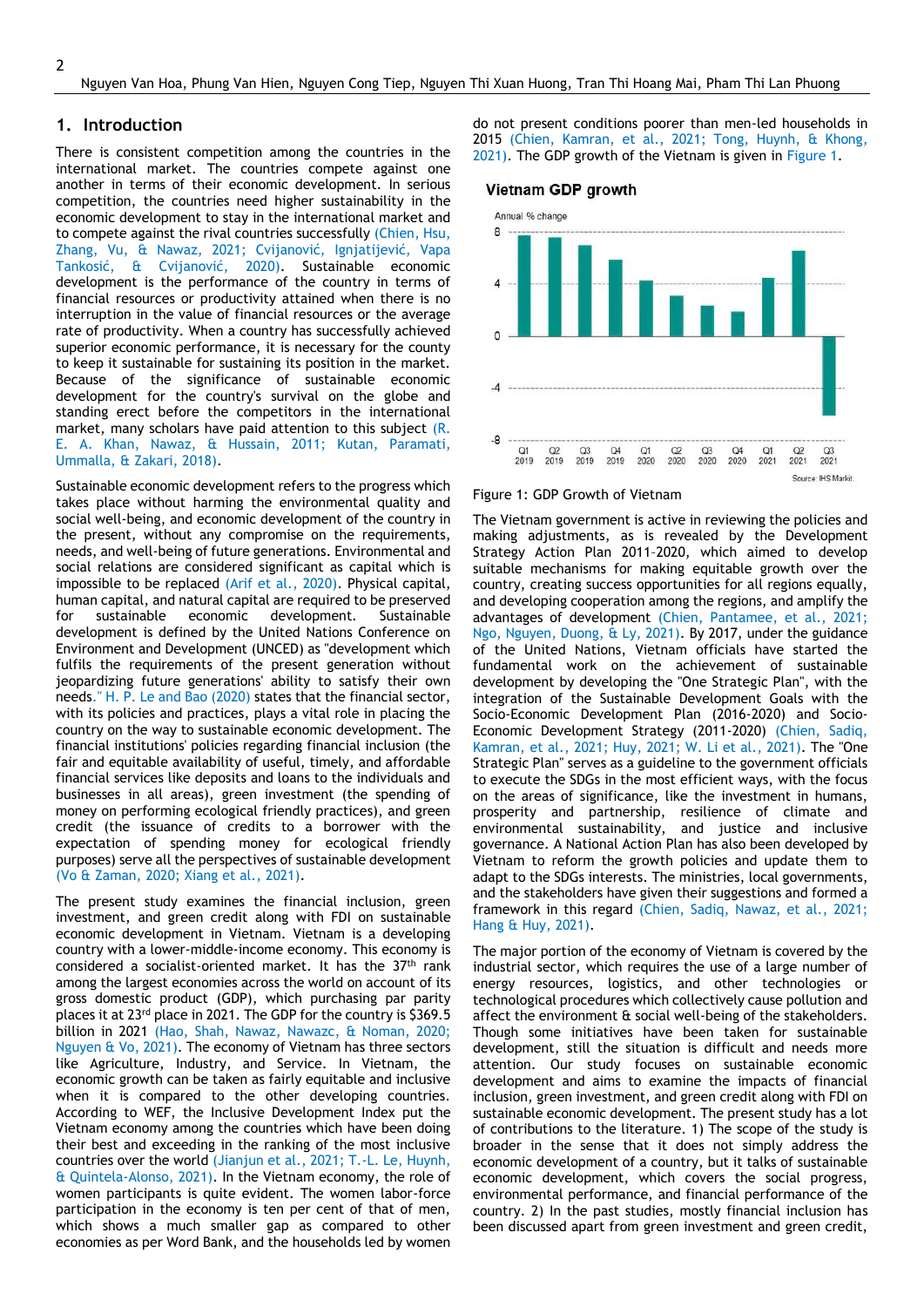which both lie in green finance for determining sustainable economic development. The present study, which examines financial inclusion, green investment, and green credit impacts on sustainable economic development simultaneously, thus, adds to the literature. 3) The authors make initial efforts to examine the financial inclusion, green investment, and green credit and impacts on sustainable economic development in Vietnam. The remaining part of the paper is structured as the 2<sup>nd</sup> part reviews the past literature on the relationship of financial inclusion, green investment, and green credit along with FDI with sustainable economic development. The 3<sup>rd</sup> part is to describe the procedures adopted for data collection and the analysis of the nexus among the concerned variables. The study results are supported by the previous studies outcomes through discussions. The paper ends with the study implications, conclusions, and limitations.

### **2. Literature Review**

Sustainable economic development is the economic development of the country in the present time, without placing any harm to the abilities of the future generations to have the same or higher rate of economic development Folqué, Escrig‐Olmedo, and Corzo Santamaría (2021). By the term, sustainable economic development seems to refer to the financial development of the country, but if we ponder deeply, sustainability in the financial development of the country is possible only when there is climate resilience, sustainability of environmental quality, and maintenance of the social people progress and property. With the management of physical resources, human resources management, the nature of economic procedures, etc., on the part of individual units of the economy, sustainable development is likely to achieve. But, for all these, the economic entities require financial resources (Hussain, Oad, Ahmad, Irfan, & Saqib, 2021). This study considers the financial inclusion, green investment, and green credit along with FDI, which all are the source of funds to the individuals or businesses in order to struggle for achieving sustainable economic development. The relation of financial inclusion, green investment, green credit, and FDI with sustainable economic development has been part of research by many authors. This study reviews the literary articles about the relationship between financial inclusion, green investment, green credit, FDI and sustainable economic development.

Financial inclusion is the availability or equal chances for individuals and businesses to have access to affordable and useful financial services that can help them meet their needs and are delivered in a sustainable and responsible manner. Pradhan, Arvin, Nair, Hall, and Bennett (2021), the renowned intellectual, defines financial inclusion as a procedure through which individuals and firms can have access to timely, affordable, and appropriate financial products and services. These services may include deposits, equity, and loans. These authors are of the view that financial inclusion aims to remove all the barriers in the way of providing financial services to individuals and businesses in different regions. This provides financial resources in the form of loans or assists to preserve the financial resources with the help of deposits; thus, it ensures sustainable economic development for the country (Arner, Buckley, Zetzsche, & Veidt, 2020; Nawaz, Hussain, et al., 2021). Ade'Soyemi, Olowofela, and Yunusa (2020), investigates the relationship of financial inclusion with sustainable economic development following the notion that financial inclusion is a catalyst for the achievement of sustainable economic development. Both Fully Modified OLS and Error Correction Model (ECM) were taken to ascertain the long- and short-run relationship between financial inclusion and sustainable economic development for the period of 2001-2016. The study implies that both in the short-run and long run, the three indicators of financial inclusion like the number of banks

branch, deposits from the rural areas and loans to the rural areas have a significant positive impact on sustainability in Nigeria. The study of Odugbesan, Ike, Olowu, and Adeleye (2020) examines the nexus between financial development, financial inclusion, and sustainable economic development for Sub-Saharan African economies. A panel data technique was applied, and 33 Sub-Saharan African economies for the period of 2004–2018 were the sample of the study. Panel cointegration tests were applied to uncover the existence of a long-run nexus among the factors involved in the framework. The study posits that financial inclusion is the way to facilitate and provide equal opportunities to different individuals or firms to access financial services like deposits and loans. The facility of deposits enables the firms or individuals to save their wealth instead of utilizing them entirely in the present. Thus, the financial resources can be preserved for future use. While the loan facility enables the individuals to strengthen their financial capacity and not only spend on business activities but also try to mitigate the negative impact of their business on the environment. Hence, financial inclusion has a positive relation to Sustainable economic development.

The green investment is to make the investment in the activities identified with the ecological-friendly practices and the preservation of the environment and natural resources. The investors can encourage green practices through the purchase of green bonds, green ETFs, green index funds, green mutual funds, or by having stock in ecological-friendly firms. The green practices which require investment are water stocks, wind power, solar energy, pollution controls, green transportation, waste reduction, organics, aquaculture preservation, etc. (Sun et al., 2020; Wang, Su, Ali, & Chang, 2020). The investment in green practices saves the quality of environmental elements like climate, water, and soil and thus, protects the quality of natural resources and living creatures in the air, on land, and underwater, and maintains the health of humans as well. Mostly, the material and resources come from the natural environment. The green investment encourages green practices and preserves a clean environment, natural resources, and a healthy workforce, which sustain economic growth (Clark, Reed, & Sunderland, 2018; Shair, Shaorong, Kamran, Hussain, & Nawaz, 2021). Through empirical research make an assessment of the impacts of green investment on sustainable economic development. The sample of the study consists of the EU countries for the period of 2008-2016. The databases like European Environmental Agency, the Eurostat, and the World Data Bank were employed for data collection. For constructing the relationship between green investment and sustainable economic development, methods like Pedroni panel cointegration tests, panel unit root test, and panel co-integration techniques FMOLS and DOLS were employed. The study finds that green investment has a positive contribution to sustainable economic development because the green investment provokes the country's GDP, decreases greenhouse gas emissions, and encourages renewable energy in total energy use. In a research article, Shen et al. (2021) identify the influences of green investment, financial development, natural resource rents, and energy consumption on CO2 emissions and sustainable development. The panel data was acquired from a sample of thirty provinces of china for the period of 1995-2017. The CS-ARDL methodology was employed for the short- and long-term analysis of the impacts of the aforementioned variables on CO2 emissions and sustainable economic development. According to CS-ARDL estimates, there is a negative relationship between a green investment with CO2 emissions; thus, green investment has a positive relation to sustainable economic development.

The issuance of green credits refers to the type of financing on the part of banks or financial institutions to motivate the borrowers to carry on green practices like greenhouse gas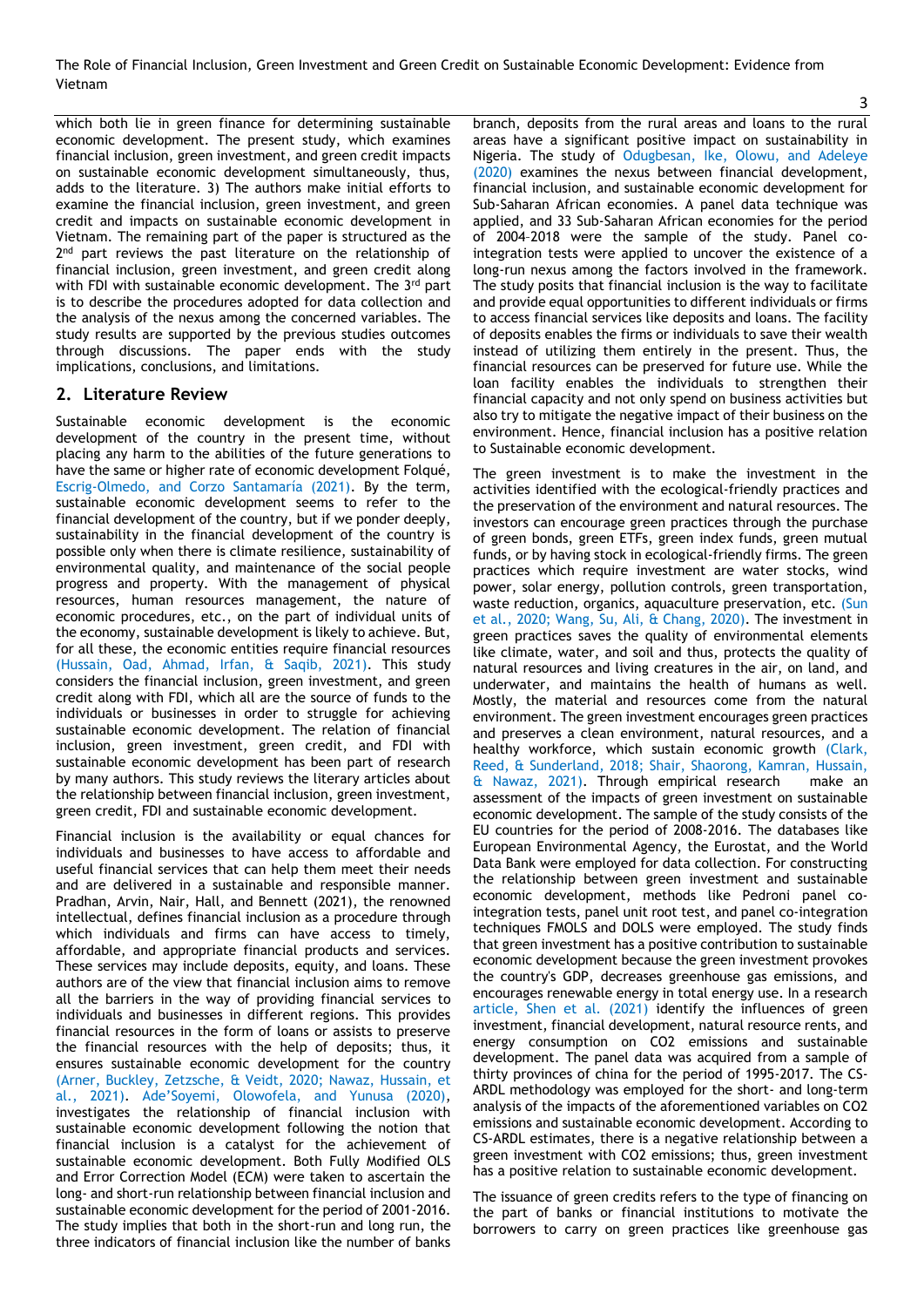emission mitigation activities, waste management, clean water or clean soil practices, and application of green resources. With the availability of green credits, business organizations are able to overcome the environmental concerns protect the environment, natural resources, and health of living beings. This ensures the providing of essentials for sustainable economic development (Atanda & Öztürk, 2020; Nawaz, Seshadri, et al., 2021). Through a comparison between green credit financing and trade credit financing impacts on CO2 emissions, An, Li, Song, and Chen (2021) investigate the relationship of green credit with sustainable economic development. The study reveals that contrary to the trade credits, the green credits help overcome the CO2 emissions as the financial institutions with the issuance of green credits encourage the borrowers also pay attention to the environmental concerns caused by the business activities which they perform and mitigate them. The overcome on the CO2 emissions provides health safety to the stakeholders that are necessary for sustainable development. Many environmental concerns came into existence because of technological advancements. The green finance concept can bring revolution in the situation as it is based on the notion that both the private and public organizations must align innovation and technological advancements with the green of the economy for sustainable economic performance (Mohsin, Kamran, Nawaz, Hussain, & Dahri, 2021; Tran, Do, Vu, & Do, 2020). Mumtaz and Smith (2019), examines the implementation of green credit practices and its impact on sustainability in the economic development of a developing economy in Pakistan. This study explores both the supply side of green credits and the demand side, which requires the firms to comply with green banking practices in the banking sector of the Pakistani economy. The results indicate that green credit has a positive impact on sustainable economic development.

According to Zafar et al. (2019) FDI refers to the investment on the part of the foreign entities into the companies operating in the domestic countries or the projects being carried on within the country. The foreign direct investment shows the foreign entities interest or shares in the domestic companies, projects, and profits. The foreign direct investors have the right to regulate the concerned firms, take initiatives to improve the environmental and social performance of the firms, and accelerate their contribution to sustainable development in economic development. Aust, Morais, and Pinto (2020), raised the question of how FDI enhanced sustainable economic development and did deep research to find the answer to this Table 1: Measurements of the Variables

question. The authors analyzed a sample based on forty-four African economies associating with SDG scores the indicator of sustainable economic development, applied multivariate analysis and an ordered probit framework for the analysis of FDI contribution to the sustainable economic development. The research outcomes show that FDI for ecological friendly infrastructure, clean water, sanitation, and renewable energy has a positive link to the sustainable economic development of the country.

#### **3. Research Methods**

The article investigates the impact of financial inclusion, green investment and green credit on the SED of Vietnam. The current study has used secondary sources for the secondary data collection such as WDI, State Bank of Vietnam and General Statistics Office of Vietnam and data extracted from 1986 to 2020. The statistical equation for the study using understudy constructs is given as under:

$$
SED_t = \alpha_0 + \beta_1 AOD_t + \beta_2 AOL_t + \beta_3 GI_t + \beta_4 GC_t + \beta_5 FDI_t + e_t
$$
<sup>(1)</sup>

Where;

- SED = Sustainable Economic Development
- *t* = Time Period
- AOD = Assess to Outstanding Deposits
- AOL = Assess to Outstanding Loans
- GI = Green Investment
- $GC = Green Credit$ <br> $FDI = Forreion Dirac$
- FDI = Foreign Direct Investment

The current research has taken sustainable economic development as the predictive construct and measured it as the "gross domestic product" (GDP) growth (annual percentage). In addition, the current article has used financial inclusion, green investment and green credit as the predictors. Financial inclusion is measured as the "assess to outstanding deposit with commercial banks" (% of GDP) and "assess to the outstanding loan with commercial banks" (% of GDP). In contrast, green investment is measured as the investment in pollution prevention (% of GDP), and green credit is measured as the credit for pollution prevention (% of GDP). Finally, the current study has taken the FDI as the control variable and measured as the FDI net inflow (% of GDP). Table 1 shows these measurements.

| S# | <b>Variables</b>                 | <b>Measurement</b>                                                 | <b>Sources</b>                              |
|----|----------------------------------|--------------------------------------------------------------------|---------------------------------------------|
| 01 | Sustainable Economic Development | GDP growth (annual percentage)                                     | <b>WDI</b>                                  |
| 02 | Financial Inclusion              | Assess to outstanding deposits with commercial banks<br>(% of GDP) | State Bank of Vietnam                       |
|    |                                  | Assess to outstanding loan with commercial banks (%<br>of GDP)     | State Bank of Vietnam                       |
| 03 | Green Investment                 | Investment on pollution prevention (% of GDP)                      | <b>General Statistics Office of Vietnam</b> |
| 04 | Green Credit                     | Credit for pollution prevention (% of GDP)                         | <b>General Statistics Office of Vietnam</b> |
| 05 | Foreign Direct Investment        | FDI net inflow (% of GDP)                                          | <b>WDI</b>                                  |

The current article results section shows the descriptive statistics that exposed the figures of mean and standard deviation and also exposed the minimum and maximum values of all the constructs used in the study. In addition, the current article also shows the matrix of correlation that exposed the association among constructs and also highlighted the multicollinearity assumption. Moreover, the article used the ADF test to examine the stationarity necessary to apply the appropriate model. The equation is given below:

$$
d(Y_t) = \alpha_0 + \beta t + YY_{t-1} + d(Y_t(-1)) + \varepsilon_t \tag{2}
$$

The characteristic of the ADF test is that it examines the stationarity of the variables individually. Thus, the equations for the individual variable are given as under:

Sustainable Economic Development

$$
d(SEDt) = \alpha_0 + \beta t + YSEDt-1 + d(SEDt(-1)) + \varepsilon_t
$$
 (3)

Assess to Outstanding Deposits

$$
d(AODt) = \alpha_0 + \beta t + YAODt-1 + d(AODt(-1)) + \varepsilon_t
$$
 (4)

Assess to Outstanding Loan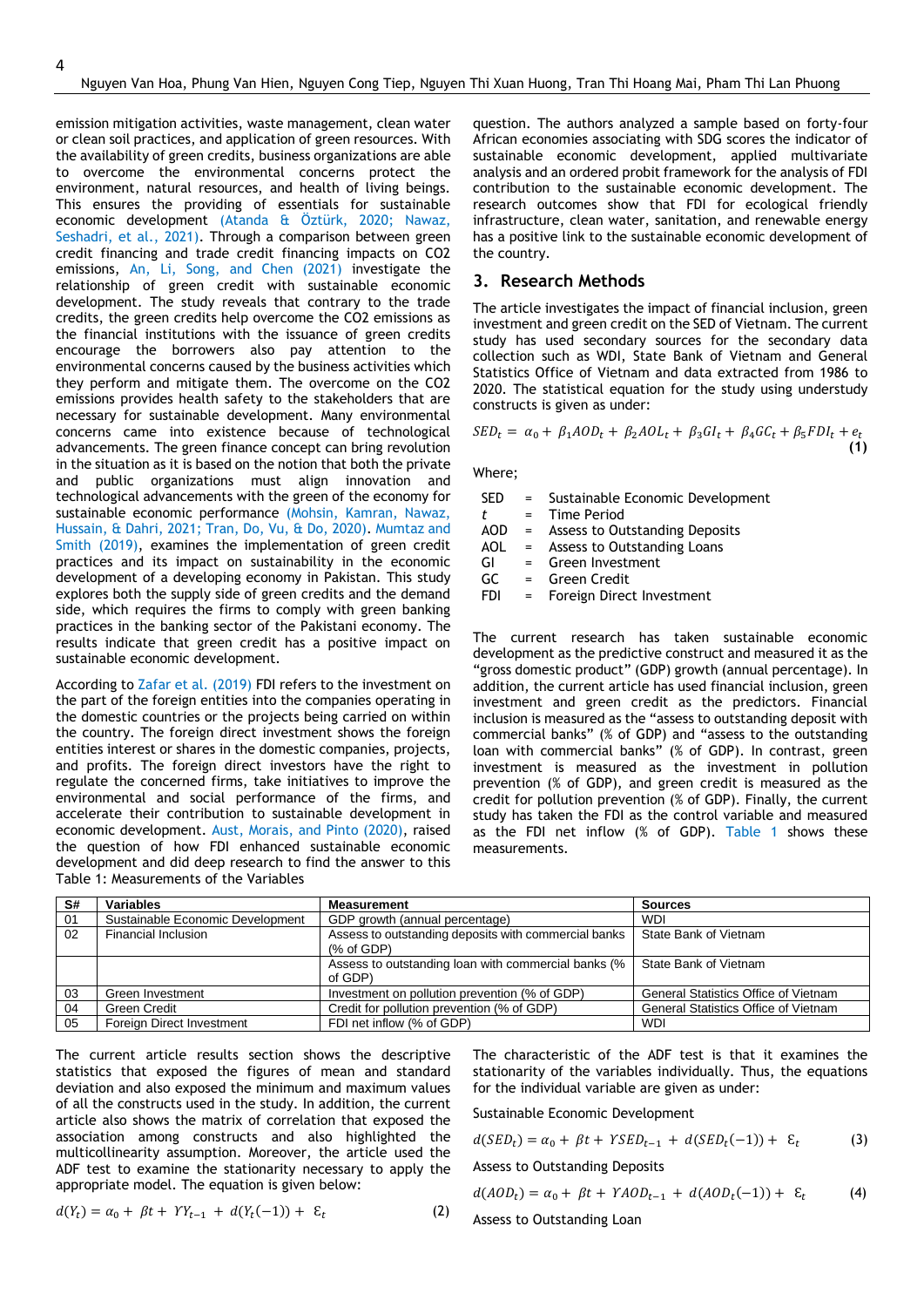The Role of Financial Inclusion, Green Investment and Green Credit on Sustainable Economic Development: Evidence from Vietnam

$$
d(AOL_t) = \alpha_0 + \beta t + YAOL_{t-1} + d(AOL_t(-1)) + \varepsilon_t \tag{5}
$$

Green Investment

$$
d(GI_t) = \alpha_0 + \beta t + YGI_{t-1} + d(GI_t(-1)) + \varepsilon_t
$$
 (6)

Green Credit

$$
d(GC_t) = \alpha_0 + \beta t + YGC_{t-1} + d(GC_t(-1)) + \varepsilon_t \tag{7}
$$

Foreign Direct Investment

$$
d(FDI_t) = \alpha_0 + \beta t + YFDI_{t-1} + d(FDI_t(-1)) + \varepsilon_t
$$
 (8)

The article has used the ARDL to investigate the association among variables. The ARDL is the best estimation when the constructs are stationary at 1(0) or 1(1). In addition, an appropriate lag length selection while applying the ARDL model is suitable for managing possible "multicollinearity" and "endogeneity" (M. K. Khan, Teng, & Khan, 2019). Moreover, this approach provides short and long-run results of the variables together. The equation is given as under:

$$
\Delta SED_{t} = \alpha_{0} + \sum \delta_{1} \Delta SED_{t-1} + \sum \delta_{2} \Delta AOD_{t-1} + \sum \delta_{3} \Delta AOD_{t-1} + \n\sum \delta_{4} \Delta GI_{t-1} + \sum \delta_{5} \Delta GC_{t-1} + \sum \delta_{6} \Delta FDI_{t-1} + \varphi_{1} SED_{t-1} + \n\varphi_{2} AOD_{t-1} + \varphi_{3} AOL_{t-1} + \varphi_{4} GI_{t-1} + \varphi_{5} GC_{t-1} + \varphi_{6} FDI_{t-1} + \mathcal{E}_{1}
$$
\n(9)

Table 2: Descriptive statistics

In the above equation (9), " $δ_1$ ,  $δ_2$ ,  $δ_3$ ,  $δ_4$ ,  $α$   $δ_5$ " represents the coefficients for "short-term" nexus among constructs. On the other hand, " $φ_1$ ,  $φ_2$ ,  $φ_3$ ,  $φ_4$ ,  $φ_5$ ,  $\&$   $ε_1$ " represent the coefficients of "long-term" nexus. Finally, the researchers run the Granger causality test to examine the association among constructs. Granger causality results exposed the "bilateral, unilateral, and no relationships" among the variables. The equations for the test are as follow:

5

$$
Y_t = \beta_0 + \sum_{j=1} \beta_{1j} Y_{t-1} + \sum_{h=1} \beta_{2h} Y_{t-p} + \epsilon_t
$$
 (10)

$$
X_{t} = \dot{\alpha}_{0} + \sum_{s=1} \dot{\alpha}_{1s} Y_{t-s} + \sum_{t=1} \dot{\alpha}_{2t} X_{t-m} + \varepsilon_{t}
$$
 (11)

#### **4. Research Findings**

The current article results section shows the descriptive statistics that exposed the figures of mean and standard deviation and also exposed the minimum and maximum values of all the constructs used in the study. The figures highlighted that the current article used 35 observations while the mean value of SED was 9.323 and the average value of AOD was 4.434. In addition, the average value of AOL is 3.873, while the mean value of GI was 5.882. Finally, the average value of GC was 3.662, and the mean value of FDI was 6.882. Table 2 shows the descriptive statistics.

| Variable   | Obs | Mean  | Std. Dev. | Min   | Max    |
|------------|-----|-------|-----------|-------|--------|
| <b>SED</b> | 35  | 9.323 | 2.228     | 5.127 | 14.321 |
| <b>AOD</b> | 35  | 4.434 | 2.887     | 2.776 | 8.936  |
| AOL        | 35  | 3.873 | 1.092     | 1.827 | 5.827  |
| GI         | 35  | 5.882 | 2.182     | 2.663 | 11.872 |
| GC         | 35  | 3.662 | 1.772     | 1.942 | 5.162  |
| FDI        | 35  | 6.882 | .621      | 4.621 | 12.634 |

In addition, the current article also shows the matrix of correlation that exposed the association among constructs and also highlighted the multicollinearity assumption. The findings exposed that the AOD, AOL, GI, GC and FDI have positive nexus Table 3: Matrix of Correlations

with SED and no multicollinearity issue among the predictors. Table 3 shows the correlation matrix.

| Variables  | <b>SED</b> | <b>AOD</b> | <b>AOL</b> | GI    | GC    | <b>FDI</b> |
|------------|------------|------------|------------|-------|-------|------------|
| <b>SED</b> | 000.       |            |            |       |       |            |
| <b>AOD</b> | 0.672      | .000       |            |       |       |            |
| AOL        | 0.622      | 0.572      | 1.000      |       |       |            |
| GI         | 0.538      | 0.511      | 0.436      | 000.1 |       |            |
| GC         | 0.334      | 0.423      | 0.570      | 0.680 | 000.1 |            |
| <b>FDI</b> | 0.492      | 0.532      | 0.397      | 0.422 | 0.553 | 1.000      |

Moreover, the article used the ADF test to examine the stationarity necessary to apply the appropriate model. The results of the ADF test exposed that GI and GC are stationary at a level while SED, AOD, AOL and FDI are stationary at first difference. Table 4 shows the ADF results.

Moreover, the article used the ADF test to examine the stationarity necessary to apply the appropriate model. The results of the ADF test exposed that GI and GC are stationary at a level while SED, AOD, AOL and FDI are stationary at first difference. The current article also runs the ARDL bound test to examine the co-integration among the constructs. The results of the ARDL bound test exposed that "calculated fstatistics" (6.74) is bigger than the "critical values" at a five per cent "level of significance". The results exposed cointegration exist, and the ARDL model could be used. Table 5 shows ARDL bound test results.

The results of the ARDL test exposed that financial inclusion such as AOD and AOL, green investment and green credit have a significant and positive association with SED of Vietnam. The R square value (0.462) indicated that 46.2 per cent of changes in SED are due to all the predictors. Table 6 shows the shortrun association among the variables.

Table 4 shows the ADF results.

| Augmented<br>Test (ADF) | Dickey-Fuller | Level       | t-statistics | p-values |
|-------------------------|---------------|-------------|--------------|----------|
| <b>SED</b>              |               | I(1)        | $-7.982$     | 0.000    |
| <b>AOD</b>              |               | $\vert$ (1) | $-4.613$     | 0.001    |
| AOL                     |               | I(1)        | $-6.276$     | 0.000    |
| GI                      |               | I(0)        | $-2.972$     | 0.035    |
| GC                      |               | I(0)        | $-2.948$     | 0.040    |
| <b>FDI</b>              |               | $\vert$ (1) | $-6.167$     | 0.000    |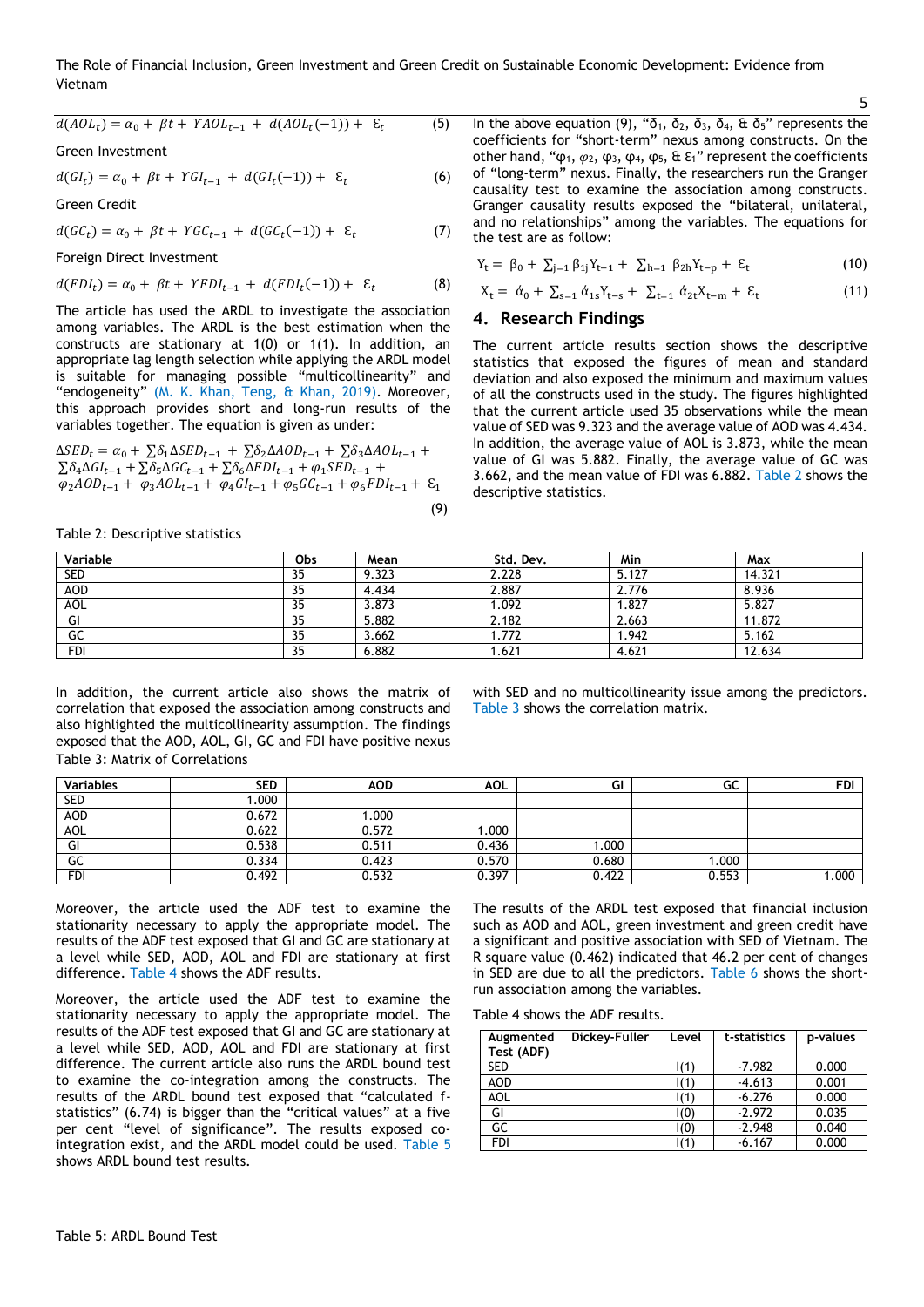| Model                        | <b>F-statistics</b> | Lag | Level of Significance | Bound test critical values |      |
|------------------------------|---------------------|-----|-----------------------|----------------------------|------|
|                              |                     |     |                       | IO)                        |      |
| SED/ (AOD, AOL, GI, GC, FDI) | 6.74                |     | 1%                    | 6.80                       | 6.97 |
|                              |                     |     | 5%                    | 5.37                       | 5.89 |
|                              |                     |     | 10%                   | $4.2^{\circ}$              | 4.59 |

Table 6: Short Run Coefficients

6

| Variable           | Coefficient | Std. Error         | t-Statistic | Prob.       |
|--------------------|-------------|--------------------|-------------|-------------|
| D(AOD)             | 0.653928    | 0.283721           | 2.304828    | 0.0340      |
| D(AOL)             | 0.736201    | 0.289937           | 2.539176    | 0.0323      |
| D(GI)              | 4.863530    | 1.476262           | 3.294489    | 0.0228      |
| D(GC)              | 1.192837    | 0.293832           | 4.059588    | 0.0012      |
| D(FDI)             | 1.452362    | 0.352722           | 4.117583    | 0.0002      |
| CointEg(-1)*       | $-1.398272$ | 0.298373           | $-4.686322$ | 0.0000      |
| R-squared          | 0.462729    | Mean dependent var |             | $-0.030852$ |
| Adjusted R-squared | 0.449282    | S.D. dependent var |             | 2.335322    |

The results of the ARDL test also exposed that financial inclusion such as AOD and AOL, green investment and green credit have a significant and positive association with the SED of Vietnam. Table 7 shows the long-run association among the variables.

Finally, the researchers run a granger causality test to examine the association among constructs. Granger causality results exposed the "bilateral, unilateral, and no relationships" among the variables. Granger causality results exposed no association among FDI and SED while unidirectional association among AOD and SED, AOL and SED and GI and SED. The results also exposed

a bidirectional association among GC and SED. Table 8 shows the granger causality results.

Table 7: Long Term Coefficients

| Variable   | Coefficient | Std. Error | t-Statistic | Prob.  |
|------------|-------------|------------|-------------|--------|
| <b>AOD</b> | 1.298374    | 0.498272   | 2.605753    | 0.0122 |
| AOL        | 4.092623    | 1.182736   | 3.460301    | 0.0039 |
| GI         | 1.293842    | 0.287363   | 4.502466    | 0.0000 |
| GC         | 3.392272    | 0.876627   | 3.869687    | 0.0025 |
| FDI        | 2.472362    | 0.957638   | 2.581729    | 0.0215 |
|            | 0.982726    | 0.287732   | 3.415421    | 0.0033 |

Table 8: Granger Causality Test

| <b>Null Hypothesis</b>         | <b>F-Statistic</b> | Prob.  | <b>Decision</b>      |
|--------------------------------|--------------------|--------|----------------------|
| AOD does not Granger Cause SED | 4.29837            | 0.0052 | Unidirectional       |
| SED does not Granger Cause AOD | 0.43872            | 0.8650 |                      |
| AOL does not Granger Cause SED | 4.39827            | 0.0039 | Unidirectional       |
| SED does not Granger Cause AOL | 0.02330            | 0.2887 |                      |
| GI does not Granger Cause SED  | 6.38726            | 0.0000 |                      |
| SED does not Granger Cause GI  | 1.34272            | 0.3666 | Unidirectional       |
| GC does not Granger Cause SED  | 4.89282            | 0.0004 |                      |
| SED does not Granger Cause GC  | 5.19827            | 0.0000 | <b>Bidirectional</b> |
| FDI does not Granger Cause SED | 0.6525             | 0.1777 |                      |
| SED does not Granger Cause FDI | 1.19287            | 0.1651 | No                   |

#### **5. Discussions**

The results have revealed that financial inclusion is positively related to sustainable economic development. The results agree with Sulong and Bakar (2018), which states that in the countries where financial inclusion is being implemented effectively, the rate of sustainable development is getting on. In order to serve the three perspectives of sustainable development, which are environment safety, social well-being of country people, and improvement in earnings level, it is necessary that all the areas of the country individuals and businesses must have access to useful financial services. The results match with Ratnawati (2020), under effectively implemented financial inclusion, the economic enterprises can have the facility of acquiring financial resources in the form of loans or investments at the time of need. These enhanced financial resources enable the business enterprises to think beyond just profits and carry environmental-friendly programs whose aim is to mitigate the negative impacts of business activities on the environment and all related elements. The improvement of environmental performance on the part of individual business enterprises helps the country achieve sustainable economic development. These results are also in line with Kim, Zoo, Lee, and Kang (2018), which posits that under financial inclusion, the economic entities have the facility to save their excessive financial resources for future use instead of utilizing them fully right now. This develops

consistency in the performance of economic activities and assures sustainable economic growth.

The results have revealed that green investment is positively related to sustainable economic development. The results agree with Yoshino, Taghizadeh-Hesary, and Otsuka (2021), which highlights that the tendency of the economic enterprises to spend money for investment in green programs whose objective is to promote environmental protection and health safety of human beings triggers the opportunities of getting sustainability in the economic growth as this provides the healthy human resources who keep on performing the economic activities effectively. These results are supported by Z.-Z. Li et al. (2021), which analyzes how green investment influences sustainable economic development. This study implies that when the firms spend some amount of equity on the green improvements along with the performance of regular economic activities for-profits earnings, it provides a clean environment to employees for working and the sustainable context where the firms can operate and flourish on a sustainable basis. These results agree with Litvinenko, Tsvetkov, and Molodtsov (2020), which states that the investment in ecological friendly resources like energy-efficient technologies which use the minimum amount of energy and produce no wastes for giving the required amount of production, ensures the safety of associated land fields, water resources, and air quality; thus, it protects the natural resources and the increased resources can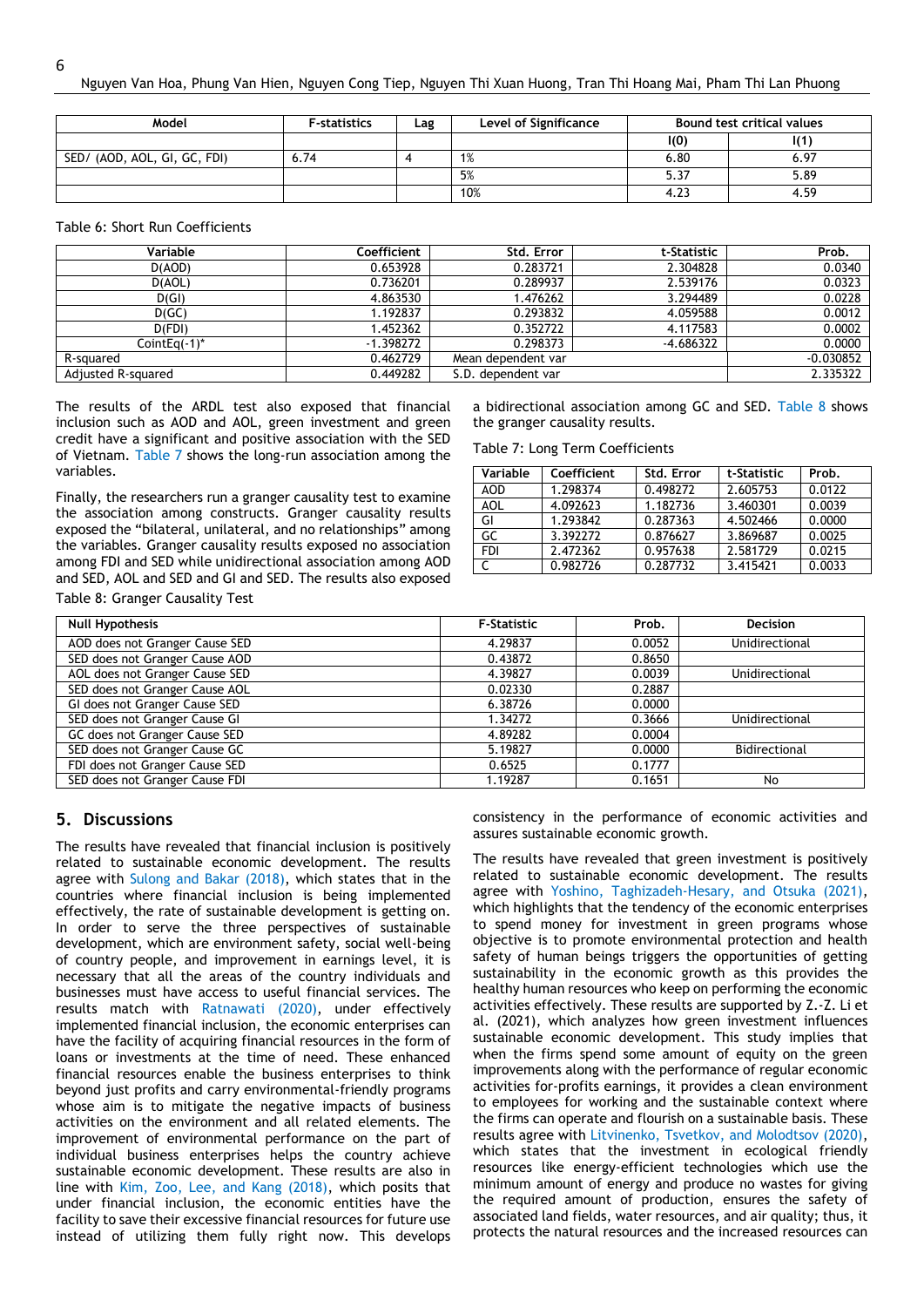The Role of Financial Inclusion, Green Investment and Green Credit on Sustainable Economic Development: Evidence from Vietnam

be useful to the future generation for their economic purposes. That is why green investment enhances sustainable economic development.

The results have revealed that green credit is positively related to sustainable economic development. The results match with Alawneh, Ghazali, Ali, and Asif (2018), which states that environmental development is the key factor of sustainable economic growth of the country because of its link to the protection and availability of good quality natural resources, human resources, and many other resources. This environmental development requires large funds, which can be acquired by availing the facility of green credits. The results agree with Taghizadeh-Hesary and Yoshino (2019), who have argued on the association between green credit and sustainable economic development. They have the view that when the financial institutions like banks provide credits for the purchase of some environmentally friendly technologies, clean raw materials, and other environmentally friendly resources, with easy requirements, to the businesses dealing in manufacturing, trading, services, or agriculture, they promote the sustainable performance of these firms which contribute to the sustainable economic development. These results agree with Bhutta, Tariq, Farrukh, Raza, and Iqbal (2022), which enlightens the fact that the policies of the financial institutions which deal in deposits and credits, to grant green credits along with the other sorts of loans, assist the businesses not only to carry economic activities but also pay attention to the environmental concerns associated with their activities. This ensures the quality of the natural environment, which is the basic source of many resources to the economy and its sustainable development.

The results have revealed that FDI is positively related to sustainable economic development. The results agree with Savitska, Zaika, Svystun, Koval, and Haibura (2020), who argue that the role of investment in the economy is as important as the blood in the human body. Sometimes, the investment on the part of domestic entities is not enough for improving or sustaining the economic activities; in this case, the investment from foreign sources is useful, which raises the financial resources and enables the domestic enterprises to focus on sustainable economic development. These results are also in line with Sarkodie and Strezov (2019), which tell that the organizations which have the policy to attract foreign investors for spending their money in large amounts in their resources, activities, and processes show active participation in the practices like health, prosperity, equality, and well-being of the stakeholders along with the environmental protection and climate resilience. These results match with Fan and Hao (2020), which states that when foreign entities have investment and interest in the domestic enterprises, they themselves pay attention to the performance of the enterprises and for sustainable performance and regulate them. Their actions for the improvement of the enterprises' performance contribute to the sustainable development of the economy.

# **6. Implications**

The present study preserves a significant place in the literature on economic development. This study examines the impacts of financial inclusion, green investment, and green credit along with FDI on sustainable economic development. The combination of economic factors simply and the green economic factors, which play a key role in getting sustainability in the economic growth of the country, is an extension to the literature. Financial inclusion is a complete economic concept that has been discussed in the past study as an indicator of sustainable economic development. But, the present study has examined financial inclusion with green investment and green credit for analyzing sustainable economic development. The present study has a number of empirical implications. The

government officials, firm management, and financial institutions can have guidance from this piece of literature. As with the growth in the economic activities and energy consumption, many environmental and social problems the countries have to face and the future economic progress is endangered. In this situation, the government must form policies to promote green integration into finance, financial inclusion, and FDI for sustainable economic development. Financial institutions must focus on financial inclusion to raise their own performance and develop sustainability in economic development. The firm management also avails themselves of financial inclusion, green investment, and green credit along with FDI on sustainable economic development and contribute to sustainable economic development.

# **7. Conclusions**

As the environmental and social condition of Vietnam and many other similar countries is getting worse, it was required to pay attention to sustainable economic development. The aim of the study was to check the influences of financial inclusion, green investment, and green credit along with FDI on sustainable economic development. A quantitative research method was applied, and the variables like financial inclusion, green investment, green credit and FDI and their impact on sustainable economic development were examined in Vietnam. The results of the research showed that financial inclusion, green investment, green credit and FDI sustainable economic development. The results stated that financial inclusion provides financial services like deposits, savings, and loans to all individuals and firms in all areas of a region through easy processes and with low costs. Thus, it meets the environmental and social needs, which adds to sustainable economic development. The results stated that green investment is an effective way to facilitate ecological friendly programs which protect the resources for future use and bring sustainability to the economic growth of the country. The results also revealed that the green credit issuance increases the financial resources with the profit-making and non-profit making firms which they utilize to mitigate the polluting influences of their possessions and operations; thus, they contribute to sustainable economic development.

# **8. Limitations**

Some limitations which are linked to the current study gives an opportunity for the future authors to show their intellect, and we expect them to remove these limitations. First of all, the present study addresses only financial factors like financial inclusion, green investment, and green credit along with FDI and as the indicators of sustainable economic development. The technological factors, macro-economic variables, and human resources all have a strong influence on sustainable economic development. These variables have not been addressed by the authors at all. Other authors must trace out this limitation and try to remove this with the analysis of other necessary variables along with financial inclusion, green investment, green credit and FDI for sustainable economic development. The study examines the sustainable economic development in Vietnam with financial inclusion, green investment, green credit, and FDI. Vietnam is a lower-middleincome country that has stepped towards sustainable development, but other countries have different economic, social, and environmental conditions and the growth rate of the economy. Authors must select multiple countries to analyze the role of financial inclusion, green investment, green credit, and FDI in sustainable economic development.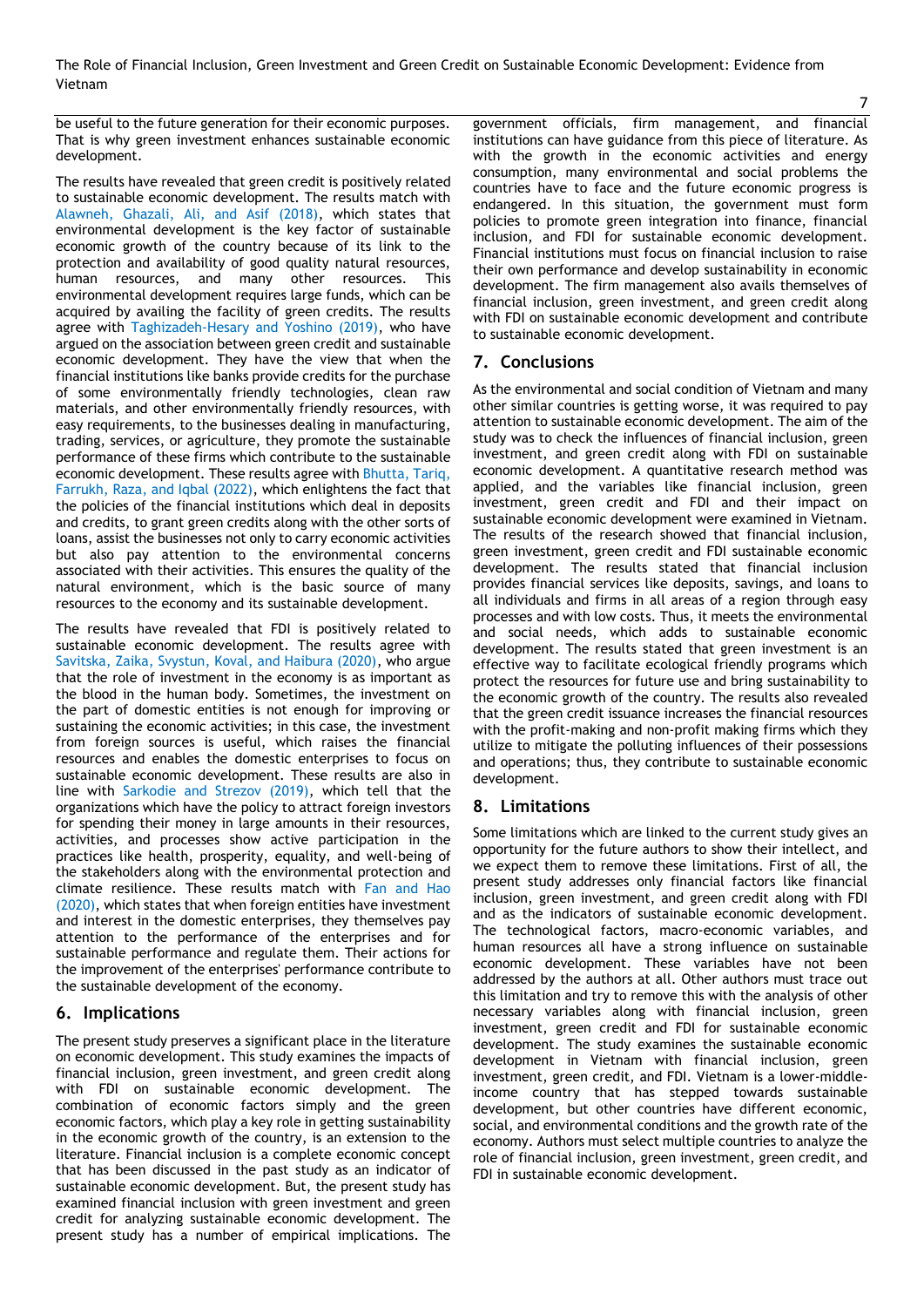#### **References**

- Ade'Soyemi, K., Olowofela, O. E., & Yunusa, L. A. (2020). Financial inclusion and sustainable development in Nigeria. *Journal of Economics and Management, 39*(1), 105-131. doi[:https://doi.org/10.22367/jem.2020.39.06](https://doi.org/10.22367/jem.2020.39.06)
- Alawneh, R., Mohamed Ghazali, F. E., Ali, H., & Asif, M. (2018). Assessing the contribution of water and energy efficiency in green buildings to achieve United Nations Sustainable Development Goals in Jordan. *Building and Environment, 146*, 119-132. doi[:https://doi.org/10.1016/j.buildenv.2018.09.043](https://doi.org/10.1016/j.buildenv.2018.09.043)
- An, S., Li, B., Song, D., & Chen, X. (2021). Green credit financing versus trade credit financing in a supply chain with carbon emission limits. *European Journal of Operational* Research, 292(1), doi[:https://doi.org/10.1016/j.ejor.2020.10.025](https://doi.org/10.1016/j.ejor.2020.10.025)
- Arif, A., Sadiq, M., Shabbir, M. S., Yahya, G., Zamir, A., & Bares Lopez, L. (2020). The role of globalization in financial development, trade openness and sustainable environmental -economic growth: evidence from selected South Asian economies. *Journal of Sustainable Finance & Investment*. 1-18. doi[:https://doi.org/10.1080/20430795.2020.1861865](https://doi.org/10.1080/20430795.2020.1861865)
- Arner, D. W., Buckley, R. P., Zetzsche, D. A., & Veidt, R. (2020). Sustainability, FinTech and Financial Inclusion. *European Business Organization Law Review, 21*(1), 7-35. doi[:https://doi.org/10.1007/s40804-020-00183-y](https://doi.org/10.1007/s40804-020-00183-y)
- Atanda, J. O., & Öztürk, A. (2020). Social criteria of sustainable development in relation to green building assessment tools. *Environment, Development and Sustainability, 22*(1), 61-87. doi[:https://doi.org/10.1007/s10668-018-](https://doi.org/10.1007/s10668-018-0184-1) [0184-1](https://doi.org/10.1007/s10668-018-0184-1)
- Aust, V., Morais, A. I., & Pinto, I. (2020). How does foreign direct investment contribute to Sustainable Development Goals? Evidence from African countries. *Journal of Cleaner Production, 245*, 118823. doi[:https://doi.org/10.1016/j.jclepro.2019.118823](https://doi.org/10.1016/j.jclepro.2019.118823)
- Bhutta, U. S., Tariq, A., Farrukh, M., Raza, A., & Iqbal, M. K. (2022). Green bonds for sustainable development: Review of literature on development and impact of green bonds. *Technological Forecasting and Social Change, 175*, 121378.

doi[:https://doi.org/10.1016/j.techfore.2021.121378](https://doi.org/10.1016/j.techfore.2021.121378)

- Chien, F., Hsu, C.-C., Zhang, Y., Vu, H. M., & Nawaz, M. A. (2022). Unlocking the role of energy poverty and its impacts on financial growth of household: is there any economic concern. *Environmental Science and Pollution Research, 29*(9), 13431-13444. doi[:https://doi.org/10.1007/s11356-021-16649-6](https://doi.org/10.1007/s11356-021-16649-6)
- Chien, F., Kamran, H. W., Nawaz, M. A., Thach, N. N., Long, P. D., & Baloch, Z. A. (2022). Assessing the prioritization of barriers toward green innovation: small and medium enterprises Nexus. *Environment, Development and Sustainability, 24*(2), 1897-1927. doi[:https://doi.org/10.1007/s10668-021-01513-x](https://doi.org/10.1007/s10668-021-01513-x)
- Chien, F., Pantamee, A. A., Hussain, M. S., Chupradit, S., Nawaz, M. A., & Mohsin, M. Nexus Between Financial Innovation And Bankruptcy: Evidence From Information, Communication And Technology (Ict) Sector. *The Singapore Economic Review, 0*(0), 1-22. doi[:https://doi.org/10.1142/S0217590821500181](https://doi.org/10.1142/S0217590821500181)
- Chien, F., Sadiq, M., Kamran, H. W., Nawaz, M. A., Hussain, M. S., & Raza, M. (2021). Co-movement of energy prices and stock market return: environmental wavelet nexus of COVID-19 pandemic from the USA, Europe, and China. *Environmental Science and Pollution Research, 28*(25), 32359-32373. doi[:https://doi.org/10.1007/s11356-021-](https://doi.org/10.1007/s11356-021-12938-2) [12938-2](https://doi.org/10.1007/s11356-021-12938-2)
- Chien, F., Sadiq, M., Nawaz, M. A., Hussain, M. S., Tran, T. D., & Le Thanh, T. (2021). A step toward reducing air pollution in top Asian economies: The role of green energy, eco-innovation, and environmental taxes. *Journal of Environmental Management, 297*, 113420. doi[:https://doi.org/10.1016/j.jenvman.2021.113420](https://doi.org/10.1016/j.jenvman.2021.113420)
- Clark, R., Reed, J., & Sunderland, T. (2018). Bridging funding gaps for climate and sustainable development: Pitfalls, progress and potential of private finance. *Land Use Policy, 71*, 335-346. doi[:https://doi.org/10.1016/j.landusepol.2017.12.013](https://doi.org/10.1016/j.landusepol.2017.12.013)

Cvijanović, D., Ignjatijević, S., Vapa Tankosić, J., & Cvijanović, V. (2020). Do Local Food Products Contribute to Sustainable Economic Development? *Sustainability, 12*(7), 2847. doi[:https://doi.org/10.3390/su12072847](https://doi.org/10.3390/su12072847)

- Fan, W., & Hao, Y. (2020). An empirical research on the relationship amongst renewable energy consumption, economic growth and foreign direct investment in China. *Renewable Energy, 146*, 598-609. doi[:https://doi.org/10.1016/j.renene.2019.06.170](https://doi.org/10.1016/j.renene.2019.06.170)
- Folqué, M., Escrig-Olmedo, E., & Corzo Santamaría, T. (2021). Sustainable development and financial system: Integrating ESG risks through sustainable investment strategies in a climate change context. *Sustainable Development, 29*(5), 876-890. doi[:https://doi.org/10.1002/sd.2181](https://doi.org/10.1002/sd.2181)
- Hang, N. T., & Huy, D. T. N. (2021). Better Risk Management of Banks and Sustainability-A Case Study in Vietnam. *Revista geintec-gestao Inovacao E Tecnologias, 11(2), 481-490, 11*(2), 481-490. doi[:https://doi.org/10.47059/revistageintec.v11i2.1682](https://doi.org/10.47059/revistageintec.v11i2.1682)
- Hussain, A., Oad, A., Ahmad, M., Irfan, M., & Saqib, F. (2021). Do Financial Development and Economic Openness Matter for Economic Progress in an Emerging Country? Seeking a Sustainable Development Path. *Journal of Risk and Financial Management, 14*(6), 237. doi[:https://doi.org/10.3390/jrfm14060237](https://doi.org/10.3390/jrfm14060237)
- Huy, D. T. N. (2021). Banking sustainability for economic growth and socio-economic development–case in Vietnam. *Turkish Journal of Computer and Mathematics Education (TURCOMAT), 12*(2), 2544-2553. doi[:https://doi.org/10.17762/TURCOMAT.V12I2.2208](https://doi.org/10.17762/TURCOMAT.V12I2.2208)
- Jianjun, H., Yao, Y., Hameed, J., Kamran, H. W., Nawaz, M. A., Aqdas, R., & Patwary, A. K. (2021). The Role of Artificial and Nonartificial Intelligence in the New Product Success with Moderating Role of New Product Innovation: A Case of Manufacturing Companies in China. *Complexity, 2021*, 8891298. doi[:https://doi.org/10.1155/2021/8891298](https://doi.org/10.1155/2021/8891298)
- Khan, M. K., Teng, J.-Z., & Khan, M. I. (2019). Effect of energy consumption and economic growth on carbon dioxide emissions in Pakistan with dynamic ARDL simulations approach. *Environmental Science and Pollution Research, 26*(23), 23480-23490.

doi[:https://doi.org/10.1007/s11356-019-05640-x](https://doi.org/10.1007/s11356-019-05640-x)

- Khan, R. E. A., Nawaz, M. A., & Hussain, A. (2011). Impact evaluation of structural adjustment program: a case of Pakistan. *European Journal of Economics, Finance and Administrative Sciences*(29), 52-62. Retrieved from <https://ssrn.com/abstract=1969680>
- Kim, M., Zoo, H., Lee, H., & Kang, J. (2018). Mobile financial services, financial inclusion, and development: A systematic review of academic literature. *The Electronic Journal of Information Systems in Developing Countries, 84*(5), e12044. doi[:https://doi.org/10.1002/isd2.12044](https://doi.org/10.1002/isd2.12044)
- Kusuma, R. (2020). The Impact of Financial Inclusion on Economic Growth, Poverty, Income Inequality, and Financial Stability in Asia. *The Journal of Asian Finance, Economics and Business, 7*(10), 73-85. doi[:https://doi.org/10.13106/jafeb.2020.vol7.no10.073](https://doi.org/10.13106/jafeb.2020.vol7.no10.073)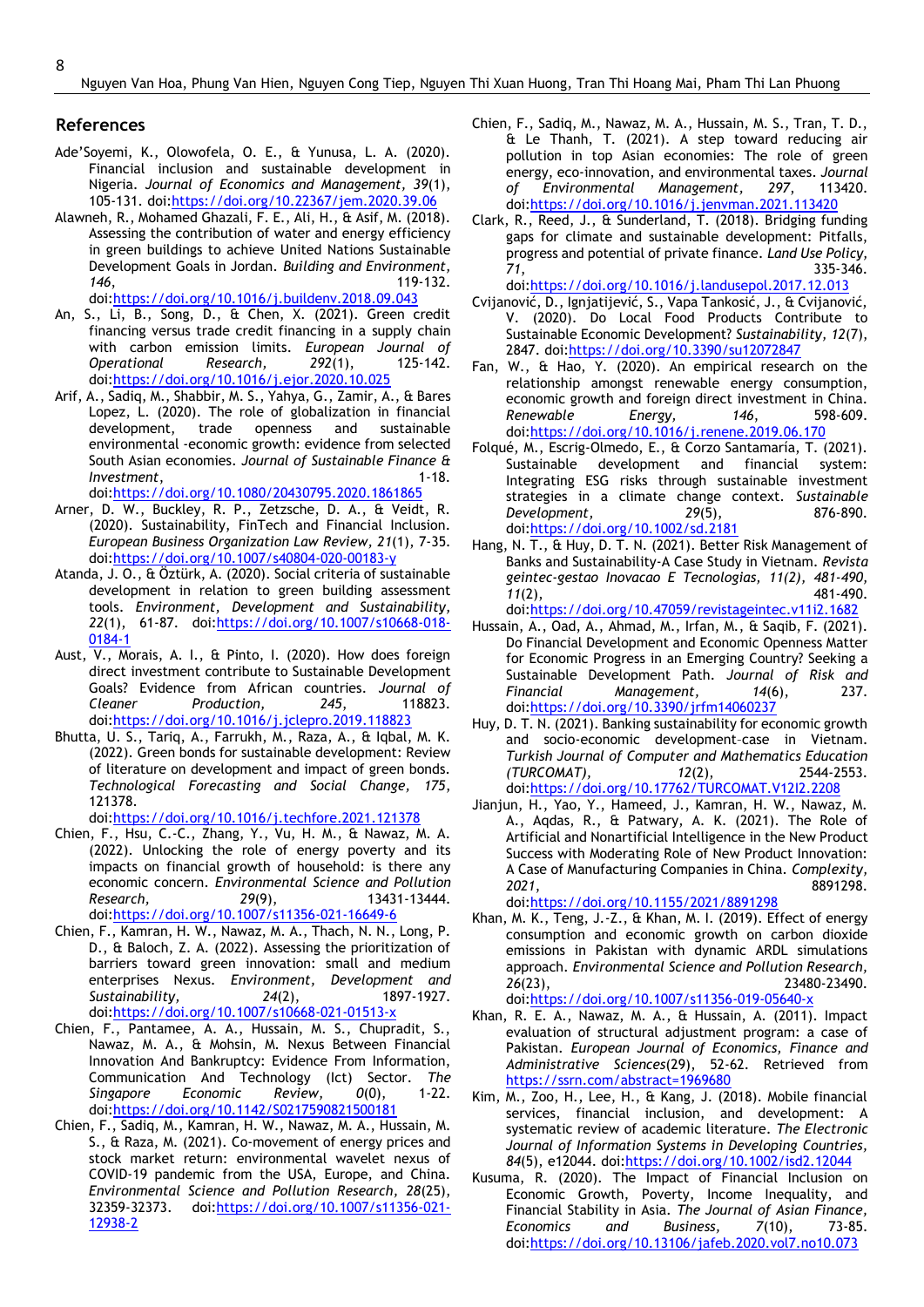The Role of Financial Inclusion, Green Investment and Green Credit on Sustainable Economic Development: Evidence from Vietnam

- Kutan, A. M., Paramati, S. R., Ummalla, M., & Zakari, A. (2018). Financing Renewable Energy Projects in Major Emerging Market Economies: Evidence in the Perspective of Sustainable Economic Development. *Emerging Markets Finance and Trade, 54*(8), 1761-1777. doi[:https://doi.org/10.1080/1540496X.2017.1363036](https://doi.org/10.1080/1540496X.2017.1363036)
- Le, H. P., & Bao, H. H. G. (2020). Renewable and nonrenewable energy consumption, government expenditure, institution quality, financial development, trade openness, and sustainable development in Latin America and Caribbean emerging Market and developing economies. *International Journal of Energy Economics and Policy, 10*(1), 242-261. Retrieved **from** [https://www.researchgate.net/profile/Hoang-Phong-](https://www.researchgate.net/profile/Hoang-Phong-Le/publication/337534684)

[Le/publication/337534684](https://www.researchgate.net/profile/Hoang-Phong-Le/publication/337534684)

- Le, T.-L., Huynh, N., & Quintela-Alonso, P. (2021). Dragon fruit: A review of health benefits and nutrients and its sustainable development under climate changes in Vietnam. *Czech Journal of Food Sciences, 39*(2), 71-94. doi[:https://doi.org/10.17221/139/2020-CJFS](https://doi.org/10.17221/139/2020-CJFS)
- Li, W., Chien, F., Hsu, C.-C., Zhang, Y., Nawaz, M. A., Iqbal, S., & Mohsin, M. (2021). Nexus between energy poverty and energy efficiency: Estimating the long-run dynamics.<br>Resources Policy, 72, 102063. *Resources Policy, 72*, 102063. doi[:https://doi.org/10.1016/j.resourpol.2021.102063](https://doi.org/10.1016/j.resourpol.2021.102063)
- Li, Z.-Z., Li, R. Y. M., Malik, M. Y., Murshed, M., Khan, Z., & Umar, M. (2021). Determinants of Carbon Emission in China: How Good is Green Investment? *Sustainable Production and Consumption, 27*, 392-401. doi[:https://doi.org/10.1016/j.spc.2020.11.008](https://doi.org/10.1016/j.spc.2020.11.008)
- Litvinenko, V., Tsvetkov, P., & Molodtsov, K. (2020). The social and market mechanism of sustainable development of public companies in the mineral resource sector. *Eurasian Min, 2020*, 36-41. doi[:https://doi.org/10.17580/em.2020.01.07](https://doi.org/10.17580/em.2020.01.07)
- Lyeonov, S., Pimonenko, T., Bilan, Y., Štreimikienė, D., & Mentel, G. (2019). Assessment of Green Investments' Impact on Sustainable Development: Linking Gross Domestic Product Per Capita, Greenhouse Gas Emissions and Renewable Energy. *Energies, 12*(20), 3891. doi[:https://doi.org/10.3390/en12203891](https://doi.org/10.3390/en12203891)
- Mohsin, M., Kamran, H. W., Atif Nawaz, M., Sajjad Hussain, M., & Dahri, A. S. (2021). Assessing the impact of transition from nonrenewable to renewable energy consumption on economic growth-environmental nexus from developing Asian economies. *Journal of Environmental Management, 284*, 111999.

doi[:https://doi.org/10.1016/j.jenvman.2021.111999](https://doi.org/10.1016/j.jenvman.2021.111999)

- Mumtaz, M. Z., & Smith, Z. A. (2019). Green finance for sustainable development in Pakistan. *Islamabad Policy Res Inst J,*, 1-34. doi:<https://doi.org/10.31945/iprij.190201>
- Nawaz, M. A., Hussain, M. S., Kamran, H. W., Ehsanullah, S., Maheen, R., & Shair, F. (2021). Trilemma association of energy consumption, carbon emission, and economic growth of BRICS and OECD regions: quantile regression estimation. *Environmental Science and Pollution Research, 28*(13), 16014-16028. doi[:https://doi.org/10.1007/s11356-020-11823-8](https://doi.org/10.1007/s11356-020-11823-8)
- Nawaz, M. A., Seshadri, U., Kumar, P., Aqdas, R., Patwary, A. K., & Riaz, M. (2021). Nexus between green finance and climate change mitigation in N-11 and BRICS countries: empirical estimation through difference in differences (DID) approach. *Environmental Science and Pollution Research, 28*(6), 6504-6519. doi[:https://doi.org/10.1007/s11356-020-10920-y](https://doi.org/10.1007/s11356-020-10920-y)
- Ngo, T. T. H., Nguyen, T. P. M., Duong, T. H., & Ly, T. H. (2021). Forest-related culture and contribution to sustainable development in the northern mountain region in Vietnam. *Forest and Society*, 32-47. doi[:http://dx.doi.org/10.24259/fs.v5i1.9834](http://dx.doi.org/10.24259/fs.v5i1.9834)
- Nguyen, H., & Vo, T. (2021). The role of the coffee industry in sustainable economic development in Vietnam. *Accounting, 7*(3), 683-690. doi[:http://dx.doi.org/10.5267/j.ac.2020.12.008](http://dx.doi.org/10.5267/j.ac.2020.12.008)
- Odugbesan, J. A., Ike, G., Olowu, G., & Adeleye, B. N. Investigating the causality between financial inclusion, financial development and sustainable development in Sub-Saharan Africa economies: The mediating role of foreign direct investment. *Journal of Public Affairs, n/a*(n/a), e2569. doi[:https://doi.org/10.1002/pa.2569](https://doi.org/10.1002/pa.2569)
- Pradhan, R. P., Arvin, M. B., Nair, M. S., Hall, J. H., & Bennett, S. E. (2021). Sustainable economic development in India: The dynamics between financial inclusion, ICT development, and economic growth. *Technological Forecasting and Social Change, 169*, 120758. doi[:https://doi.org/10.1016/j.techfore.2021.120758](https://doi.org/10.1016/j.techfore.2021.120758)
- Sarkodie, S. A., & Strezov, V. (2019). Effect of foreign direct investments, economic development and energy consumption on greenhouse gas emissions in developing countries. *Science of The Total Environment, 646*, 862- 871.

doi[:https://doi.org/10.1016/j.scitotenv.2018.07.365](https://doi.org/10.1016/j.scitotenv.2018.07.365)

- Savitska, S., Zaika, S., Svystun, L., Koval, L., & Haibura, Y. (2020). Investment providing sustainable development of rural areas in Ukraine. *Independent Journal of Management & Production, 11*(8), 571-586. doi[:https://doi.org/10.14807/ijmp.v11i8.1218](https://doi.org/10.14807/ijmp.v11i8.1218)
- Shair, F., Shaorong, S., Kamran, H. W., Hussain, M. S., Nawaz, M. A., & Nguyen, V. C. (2021). Assessing the efficiency and total factor productivity growth of the banking industry: do environmental concerns matters? *Environmental Science and Pollution Research, 28*(16), 20822-20838. doi[:https://doi.org/10.1007/s11356-020-11938-y](https://doi.org/10.1007/s11356-020-11938-y)
- Shen, Y., Su, Z.-W., Malik, M. Y., Umar, M., Khan, Z., & Khan, M. (2021). Does green investment, financial development and natural resources rent limit carbon emissions? A provincial panel analysis of China. *Science of The Total Environment, 755*, 142538. doi[:https://doi.org/10.1016/j.scitotenv.2020.142538](https://doi.org/10.1016/j.scitotenv.2020.142538)
- Sulong, Z., & Bakar, H. (2018). The role of financial inclusion on economic growth: theoretical and empirical literature review analysis. *J Bus Fin Aff, 7*(356), 2167-2186. doi[:https://doi.org/10.4172/2167-0234.1000356](https://doi.org/10.4172/2167-0234.1000356)
- Sun, H., Awan, R. U., Nawaz, M. A., Mohsin, M., Rasheed, A. K., & Iqbal, N. (2021). Assessing the socio-economic viability of solar commercialization and electrification in south Asian countries. *Environment, Development and Sustainability, 23*(7), 9875-9897. doi[:https://doi.org/10.1007/s10668-020-01038-9](https://doi.org/10.1007/s10668-020-01038-9)
- Taghizadeh-Hesary, F., & Yoshino, N. (2019). The way to induce private participation in green finance and investment. *Finance Research Letters, 31*, 98-103. doi[:https://doi.org/10.1016/j.frl.2019.04.016](https://doi.org/10.1016/j.frl.2019.04.016)
- Tong, Y. D., Huynh, T. D. X., & Khong, T. D. (2021). Understanding the role of informal sector for sustainable development of municipal solid waste management system: A case study in Vietnam. *Waste Management, 124*, 118-127.

doi[:https://doi.org/10.1016/j.wasman.2021.01.033](https://doi.org/10.1016/j.wasman.2021.01.033)

- Tran, T., Do, H., Vu, T., & Do, N. (2020). The factors affecting green investment for sustainable development. *Decision Science Letters, 9*(3), 365-386. doi[:http://dx.doi.org/10.5267/j.dsl.2020.4.002](http://dx.doi.org/10.5267/j.dsl.2020.4.002)
- Vo, X. V., & Zaman, K. (2020). Relationship between energy demand, financial development, and carbon emissions in a panel of 101 countries: "go the extra mile" for sustainable development. *Environmental Science and Pollution Research, 27*(18), 23356-23363. doi[:https://doi.org/10.1007/s11356-020-08933-8](https://doi.org/10.1007/s11356-020-08933-8)